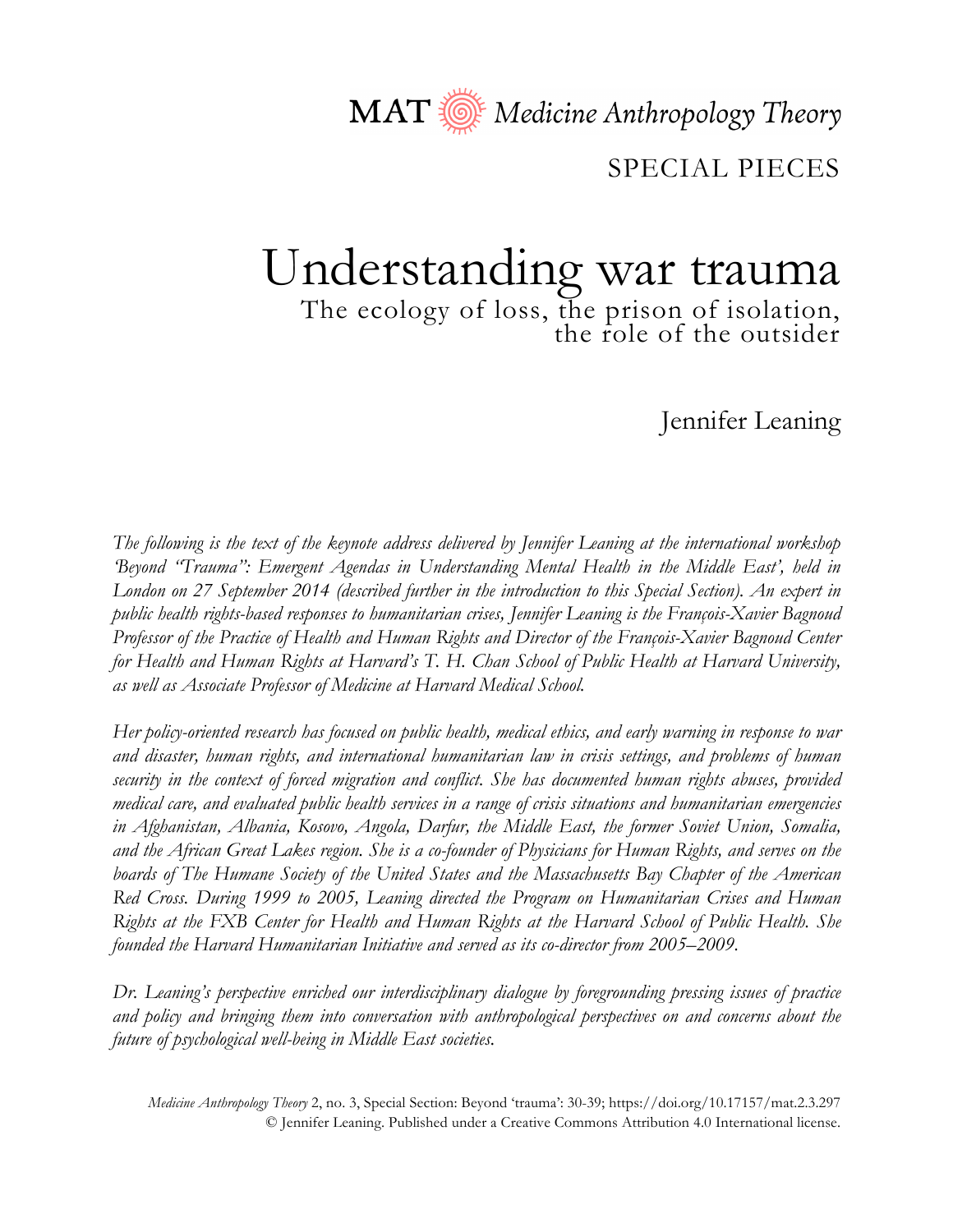This is a real honour to have been asked to talk to this group about this topic. I am somewhat staked in current wars from a variety of perspectives. The stance I am taking now is that of a human rights investigator and observer of humanitarian action. I am an outsider without question. The first part of this talk will speak to civilian suffering in war.

### Civilian suffering in war

It is believed that civilians have always suffered grievously and died in great numbers during and in the wake of war. Contemporaneous accounts, however, based primarily on military and diplomatic records, have over the centuries focused on battles and military casualties. What occurred to ordinary people during these many conflicts was not considered important and so not worthy of note. Consequently, we collectively know very little about how the wars of the past centuries have affected the lives and prospects of the world's inhabitants through time.

Most of our limited historical knowledge of how civilians suffered from, adapted to, and survived the wars that had enmeshed their worlds has derived from archaeology, art, poetry, and recorded first-person accounts, such as memoirs or letters. A few narrative historians, in a tradition dating from the ancients (such as Herodotus), and joined in the last 150 years by some social historians, have delved into these sources and others to construct particular depictions of some notable conflicts. In general, however, these records have been constructed or written long after the events of interest have passed. And although most useful, these records reflect the gloss provided by the preoccupations of the age in which they were written, not the concerns of the age in which they were experienced.

In the last seventy years, a number of normative, historical, technological, political, demographic, economic, and environmental trends have converged to raise the scholarly salience of wars of all kinds – and, most especially, to invite analysis of their myriad impacts on civilian populations. In this period, and particularly since the end of the Cold War, an increasing number of academics, human rights investigators, and humanitarian actors have spent their professional lives trying to understand the impact of conflict on noncombatant groups and populations.

In this context, I would advance the following major insights gleaned from my experience:

1) The laws of war leave normative and policy gaps in criminal categorization of what current intrastate wars inflict on large populations.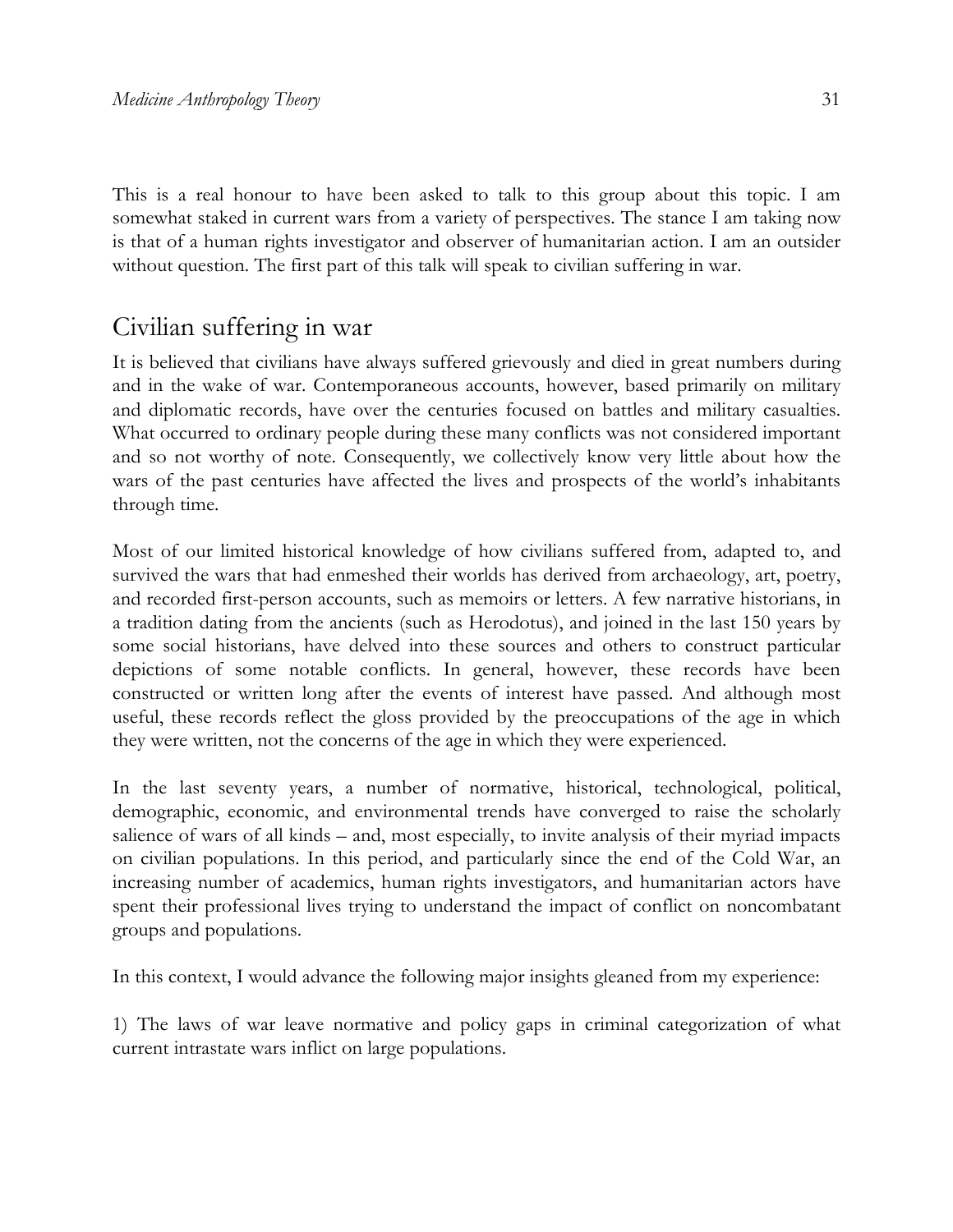2) These wars have two major consequences on individuals, groups, and communities:

- They leave ecological wastelands, alien to those who return; and
- They destroy human meaning, sense of agency, and notions of a future affecting core moral and psychological strengths and identities.

3) Humanitarian responders and all those who deal with war trauma play essential roles in sustaining a moral compass among people in the midst of conflict or on the long walk back into peace.

### 2) International humanitarian law and civilian harms

The doctrine of international humanitarian law (IHL), evolving as it has over the last 150 years in close track with perceived military experience of immediately preceding wars, has in the last sixty-five years sought to address observed systematic harms against vulnerable civilian populations. This shift in IHL – from a focus on specifying categories of military personnel that are in need of protection to one distinguishing and thus protecting noncombatant civilians – has deep roots in the politics and technology of mid-twentiethcentury wars.

In World War II, civilian populations were seen as the industrial and ideological engines of the war machine (hence the strategic bombing campaigns and use of nuclear weapons) or as stigmatized racial minorities posing a grave risk to the dominant majority (leading to the Holocaust and other mass killings). In the Korean War, the Vietnam War, and many anticolonial wars of the 1950s through 1980s, the civilian population was perceived as a source of support and concealment to armed groups rebelling against an embattled government or contesting colonial authority (resulting in extended insurgency and counterinsurgency campaigns).

These political perceptions, linked to evolving war-fighting strategies and technologies, resulted in many instances of indiscriminate mass killings of civilian populations. Total civilian deaths for all sides are estimated for World War II, Korea, and Vietnam are estimated to be somewhere between 50 and 100 million. No summary data are easily available for civilian deaths from the many anticolonial struggles taking place in Africa and Asia during this period (1950s–1970s) but the numbers easily reach into the millions.

Against this background, the Fourth Geneva Convention of 1949 and the two Additional Protocols (1977), as well as the Convention on Genocide (1948), were conceived and drafted. Highly articulated and far-reaching categories of unlawful acts against civilians were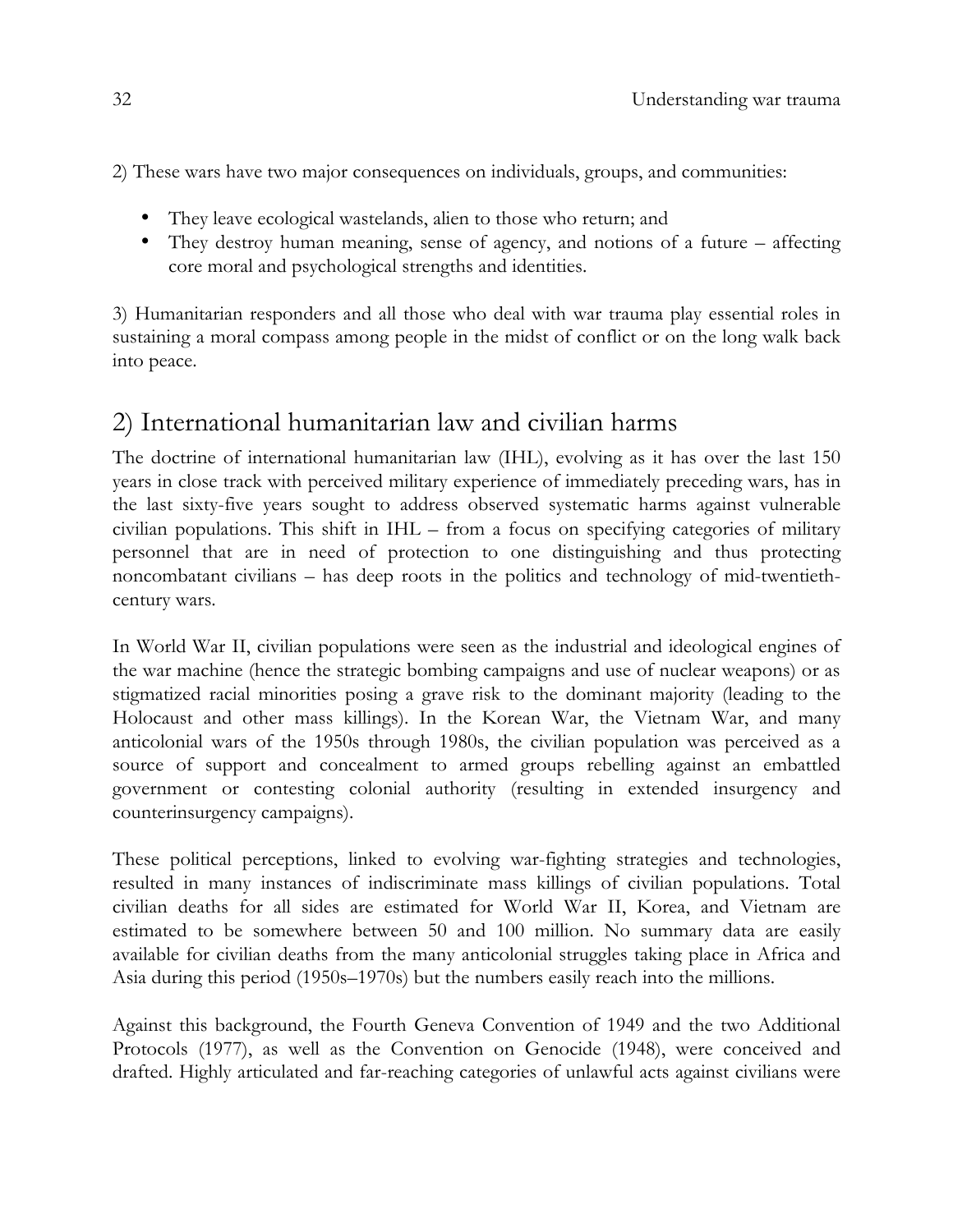identified and enshrined in international law. Major elements of this international regime have since been adopted into the domestic law of the world's nations.

The core aims of these later additions to IHL are to establish a contract with civilization: that a key role of the military is to protect civilians from harm and combatants from the commission of atrocities; that reflexivity, training, and discipline of armed forces will integrate rules into good action; that the protection of civilians and combatants from the gross excesses of brutal war is to permit return to stable peace and the re-entry of combatants into civilian life. War should be short and peace should be long. Hence war should not create or perpetuate the conditions for implosion of the next peace, such as bitter partisanship, humiliation, or reprisal and revenge.

Throughout the experience of these wars and the grim analysis that led to ongoing revisions in the then current body of IHL, there was no concerted military or legal attention given to the enormity of human suffering and loss entailed by mass population displacement in the context of armed conflict. It was assumed by the military, and indeed supported by legal doctrine (the duty to warn) that as an instinctive and realistic survival strategy all civilian populations would immediately and intentionally seek to flee the active war zone. It also seems to have been assumed (based on silence in the Geneva texts) that such a survival strategy would prove productive.

And indeed in specific instances during these mid-twentieth-century wars, the record shows that civilians who did not flee combat areas were considered suspect and often killed by warring parties. Hence it appears that in twentieth-century military and legal circles, almost by historical default, the forced flight of civilians occasioned by war between nation states has been viewed as a normative occurrence.

Yet in the intervening years the predominant war pattern has shifted dramatically. The majority of armed conflicts in the last thirty years have been those waged within the boundaries of one nation state. The armed nonstate actors rapidly factionalize; opposing sides lack the funds or command structure to achieve definitive dominance; the conflicts multiply and move across populated terrain; and the fighting drags on for decades.

Crucially, the hostile dynamics and constrained technologies of current internal wars rely directly on forcing large civilian populations to flee their homes and their land. Armed nonstate actors deliberately attack civilian populations in order to capture short-term resources and gain longer-term access to land and mineral wealth. Their tactics of terror and scorched earth are laced with atrocity and fulfil the intent of preventing population return for a very long time. Mass numbers of people are now being torn from their homes and are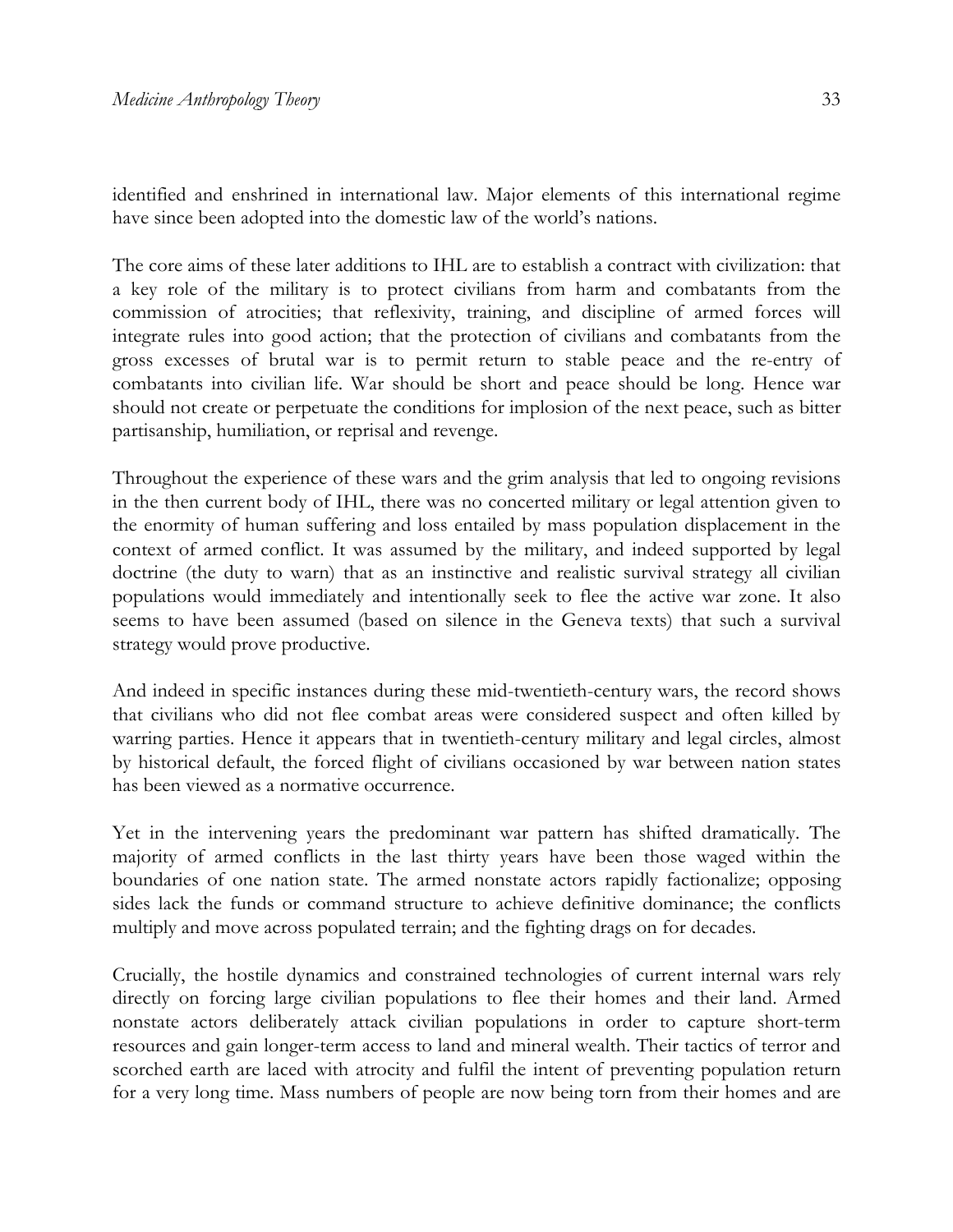continually on the run or subsisting, at best, in distant and dismal temporary settlements. The longer they remain away, the less likely is their return.

## The ecology of loss

This forced exodus of large populations from home and livelihoods in the context of an interminable internal war inflicts serious, sweeping, and long-lasting harm on the target groups. These harms have not been sufficiently recognized or criminalized in international humanitarian law. Yet these patterns of forced flight are familiar to those who deal with refugees, internally displaced persons, and groups of asylum seekers clambering to leave entire regions or continents.

- The patterns of attack and atrocity include:
- ground attacks on villages and towns in a coordinated sweep
- commission of visible public atrocities, perhaps applied to prominent figures in the community, to strike fear in the population
- encirclement, pillage, and violent pursuit to drive people away in one direction
- the cumulative effect is to cause large populations to flee long distances, often across an important geopolitical boundary, into alien land.

The immediate harms to people include:

- death in the face of confrontation
- hot pursuit and death or rape (or both) to people overtaken in flight
- capture, imprisonment, torture of high-value individuals
- death or serious illness to people as they flee into harsh or unfamiliar terrain
- separation of family members
- death or serious illness to vulnerable populations children, elderly, and women in reproductive phases (nursing infant, caring for toddler, pregnant)
- loss of physical assets, stripping of wealth and accumulated personal and group treasure, destruction of prompts for memory (valued items, photographs).

The longer-term harms include:

- encampment in formal or informal settings marked by harsh, minimal supports, loss of freedom, tight constraints on economic activity, limited life options
- exposure to ongoing high risk of morbidity and mortality unless and until conditions in these settings improve – often not the case despite humanitarian efforts
- subjugation to ongoing fear, threats, intimidation, sexual violence, hunger, inanition of self and family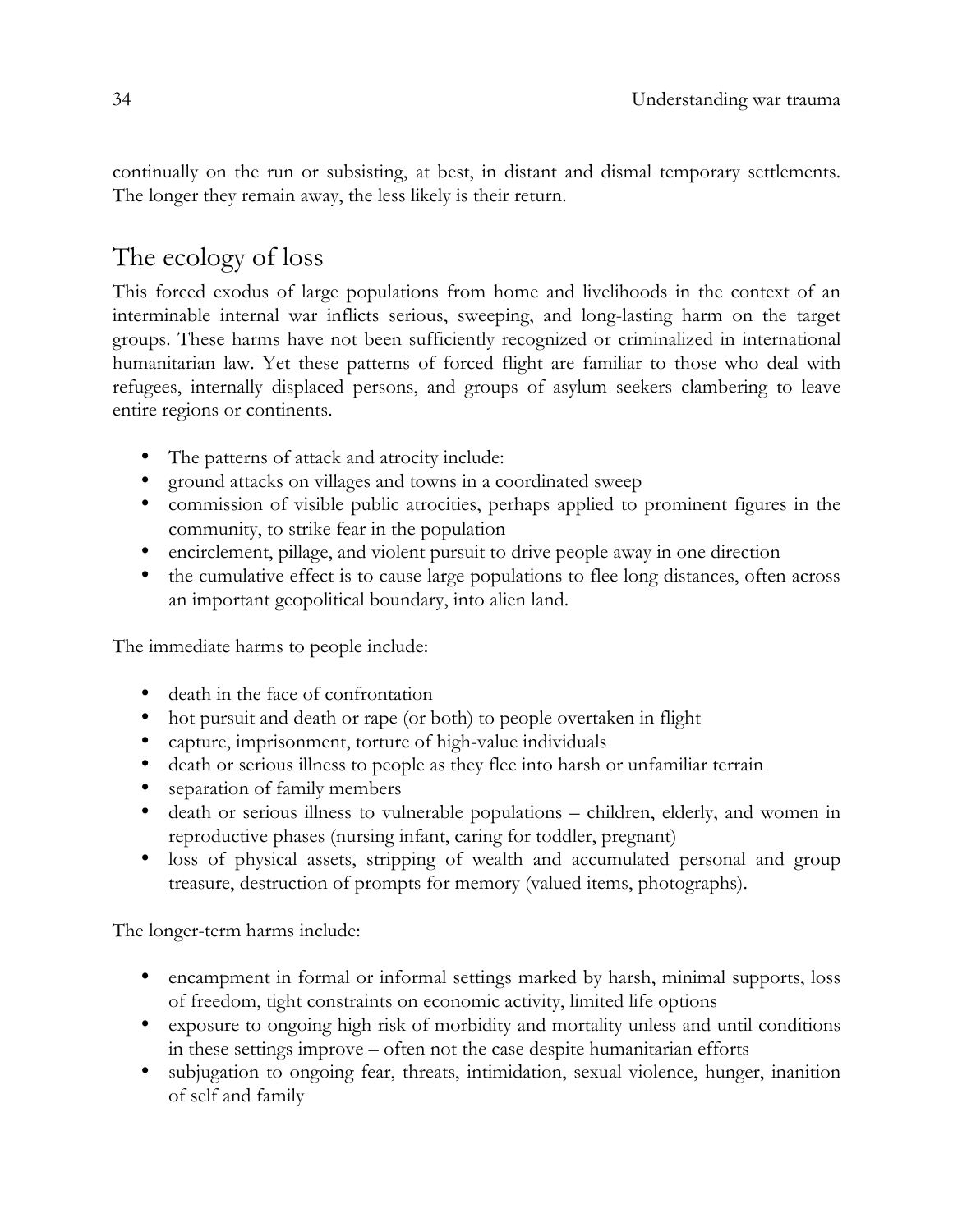- prolonged duration of stay average now for UNHCR is seventeen years in refugee camps (excluding refugees from Palestine since 1948)
- repatriation usually not an option these conflicts drag on for generations
- gross impoverishment, long-term exile, diminished life possibilities, pervasive and heavy uncertainty.

If ceasefires and terms of return are eventually negotiated, those populations who go back to their geographic homes enter an unfamiliar wasteland. Their dwellings have been damaged or destroyed; the fields and forests are trampled, cut down, laid to waste; water sources and irrigation structures ruined; livestock long since gone – traded, eaten, succumbed from neglect and hunger. In urban areas, the detritus of conflict lies everywhere – trash, unexploded ordnance, tangles of metal and concrete and military vehicles, remnants of human death. Collapsed structures and rubble signify bridges, roads, apartment complexes, monuments, places of worship, libraries, and museums – the built environment that had brought meaning and pleasure to those who used to inhabit the terrain.

The major value of this discussion is to place in the foreground of concern the extent to which this collective harm is being perpetrated under the inattentive gaze of the international policy and legal community. It is there in plain sight, were the eye trained to see it. The cumulative costs of war on civilian populations are enormous, and rendered even more profound for those groups and populations forced to flee their homes and be scattered in distant areas and foreign lands.

These situations are distinct from patterns of movement recognized and categorized in International Humanitarian Law (IHL), which focuses on:

- Groups or large populations, therefore excluding individuals seeking refugee status or asylum.
- The general activity and survival strategies of people fleeing cities or areas because a military campaign is underway in that region.
- Genocidal actions (Art  $2(c)$ ) or ethnic cleansing where the targeted group is identified on communal characteristics. Inevitably, it becomes hard to be recognized as such when the target group is an undifferentiated mass of civilians who are resident in the enemy state or region.

International law should attend to the prevalent practice seen now in many nonstate wars where the combatants deliberately act to drive groups of people or populations from their homes and livelihoods, and strip them of wealth and the possibility of return.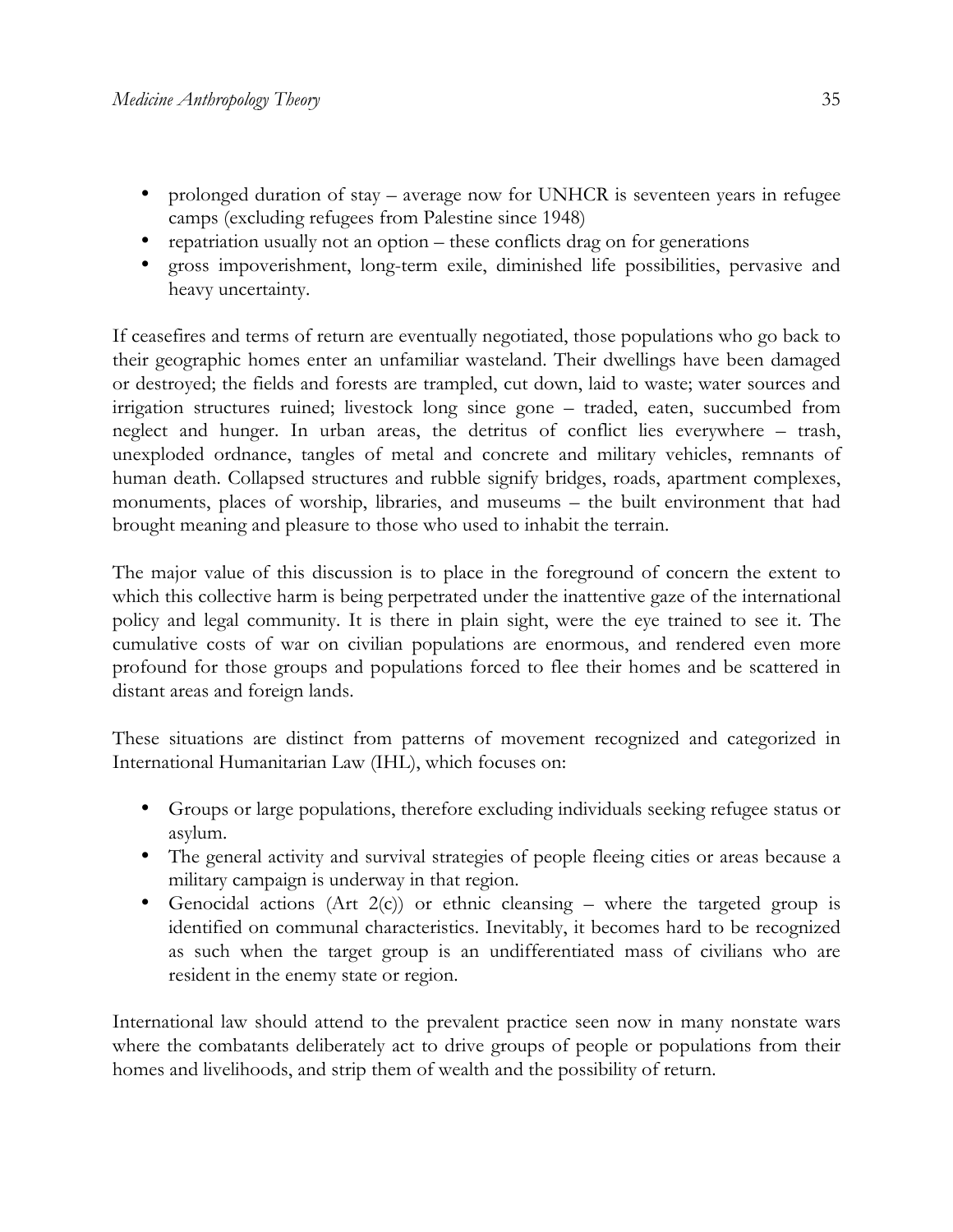# The prison of isolation

The functional and geographic distinction between combatants and civilians has been the most prominent feature of modern warfare and the international law of war. The battlefront is the zone of maximum insecurity, where men since time immemorial have fought and died to protect their communities. The home front is a relatively safe zone in the rear that supplies men with fire support and provides moral support, health care, and comfort to worn-out or injured men who have survived the death zone.

When fuller stories of older wars are told through a humanitarian perspective (albeit based on scanty ancient evidence), these assumptions and patterns of war may turn out to have been grounded in a bounded historical reality that held from the Treaty of Westphalia in 1648 to the turn of the twentieth century.

What is abundantly clear now, however, in the second decade of the twenty-first century, is that the primary pattern of war is intrastate, communalized or sectarian. These conflicts are waged by nonstate actors untrained in or dismissive of the laws of war, or are waged by oppressive, brittle, or failing states against stigmatized groups of their own citizens or residents. The secondary and overlapping pattern is the internationalized internal war of insurgency and counterinsurgency, as in Afghanistan, Iraq, and Syria.

The Geneva Conventions have tenets that apply to these wars but they are sparse and underdeveloped in terms of practical jurisprudence. And so it is warranted to declare that today's conflicts are conducted outside the bright light of established rules, especially those that insist upon military discipline and civilian protection.

Consequently, a dense continuum of suffering marks the existence of civilians in these intrastate or stateless armed conflicts. Protecting civilians from the hostile impacts of war no longer pertains because the norms have broken down and the battles are diffused and pervade the entire lived space of the contested geography. Noncombatants are the main targets; some join the bands of armed nonstate actors. People are not protected from atrocities nor are they protected from committing atrocities. These atrocities are local, intimate, personal.

The breakdown of the moral order of the state and the international community has profound moral and psychological impacts on all people reached by the conflict. There is no common narrative, no collective heroism. A vacuum of authority and accountability, combined with brutality of fighting noncombatants as well as other armed actors, permits – even drives – military fighting groups on all sides to engage in a spiral of increasing violence and cruelty.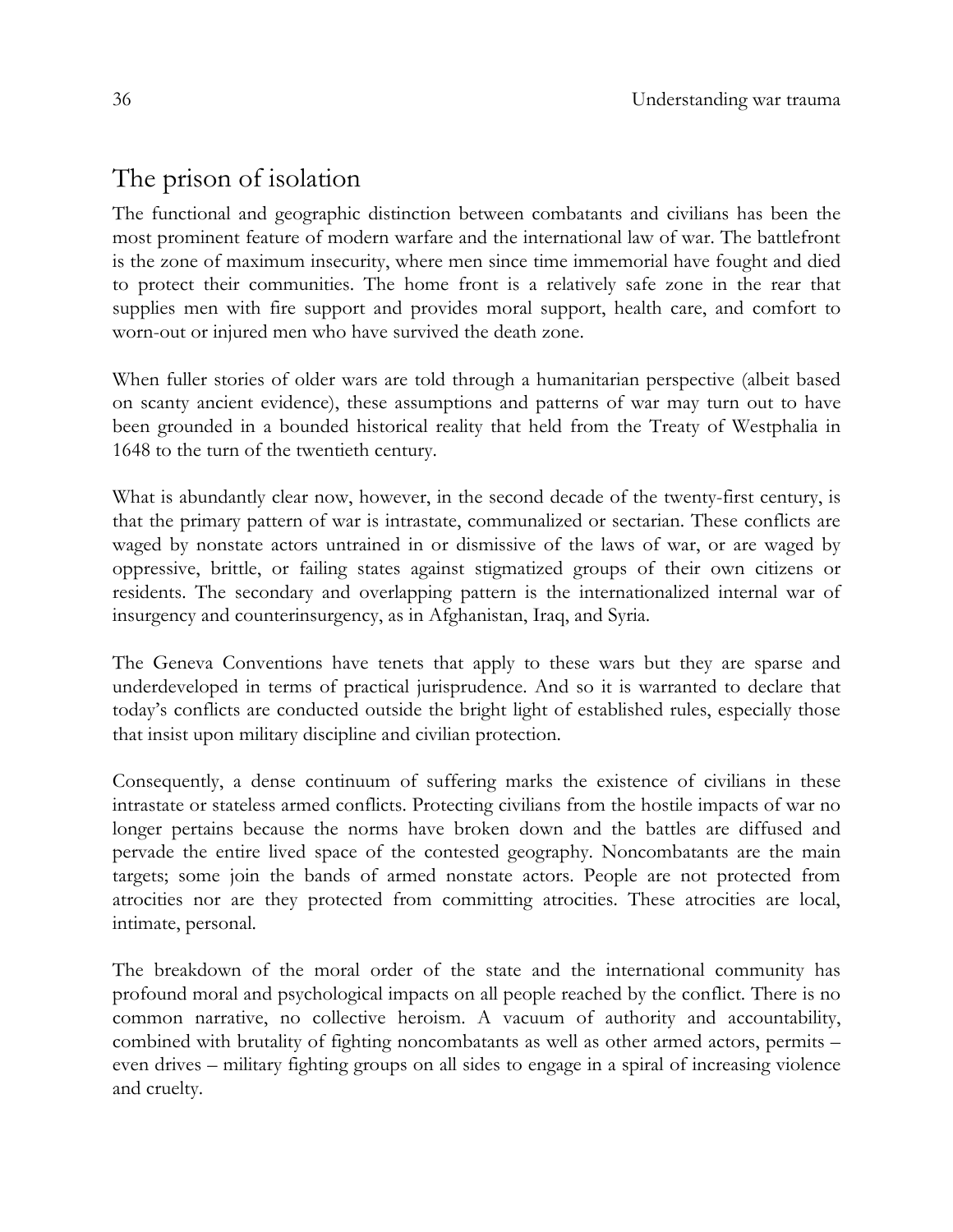The proffered rationales for these conflicts, based on ethnic hatreds or ideological agendas, do not confer meaning or purpose to those outside the relatively small circle of intense adherents – but they do require everyone to take sides – or flee, or be killed. A localized code evolves to which all must adhere. All must become partisan; all must fear or isolate or suppress those who refuse to become so. And since these armed actors cannot protect women and children, since the conflict engulfs everyone, women and children also must become partisans, participants, and to more limited extents, extollers or even perpetrators of violence.

In these ways, a community as a whole may be engulfed by an ecology of fear and hatred, a psychological and social environment in which every aspect of daily life is determined by fear, with no nonviolent option available. As social trust disintegrates and the system of relationships that had given meaning and purpose to everyday life dissolves, the participants in civil or insurgency wars acquire a sense of collective failure and moral bewilderment.

Participants of all kinds in these wars realize that they are being suffocated by their loss of agency, by their sense of betrayal that they are left alone to experience the horrors of war, the grief, the rage. No one can take care of them. They cannot take care of those they love. They are humiliated by their failures to protect their families and by the dark choices they are forced to make.

They see these wars as occurring in violation of their basic expectations regarding social contracts with the state, the society, the armed actors, their erstwhile neighbours. They are demoralized by their sense of isolation from the moral universe, what used to be the rules and norms of the established collective order, the common tenets of humanity.

People trapped in these settings are uniquely isolated by their own fear, oppression, and personal and group jeopardy. The values of their own world are disrupted by the violence and brutality they are forced to endure or even participate in. A breakdown of their own moral order takes place around them – and a local, contingent morality intervenes. Survival becomes paramount. Boundaries of sympathy constrict.

#### The role of the outsider

The fate of civilian populations forced to move by war or by its terms of settlement has become a topic of significant and abiding interest in the international community. A wide range of people, disciplines, and institutions has burgeoned in the past few decades, marshalled despite the lacunae in the law to provide minimum sustenance and relief to the millions of war-affected people.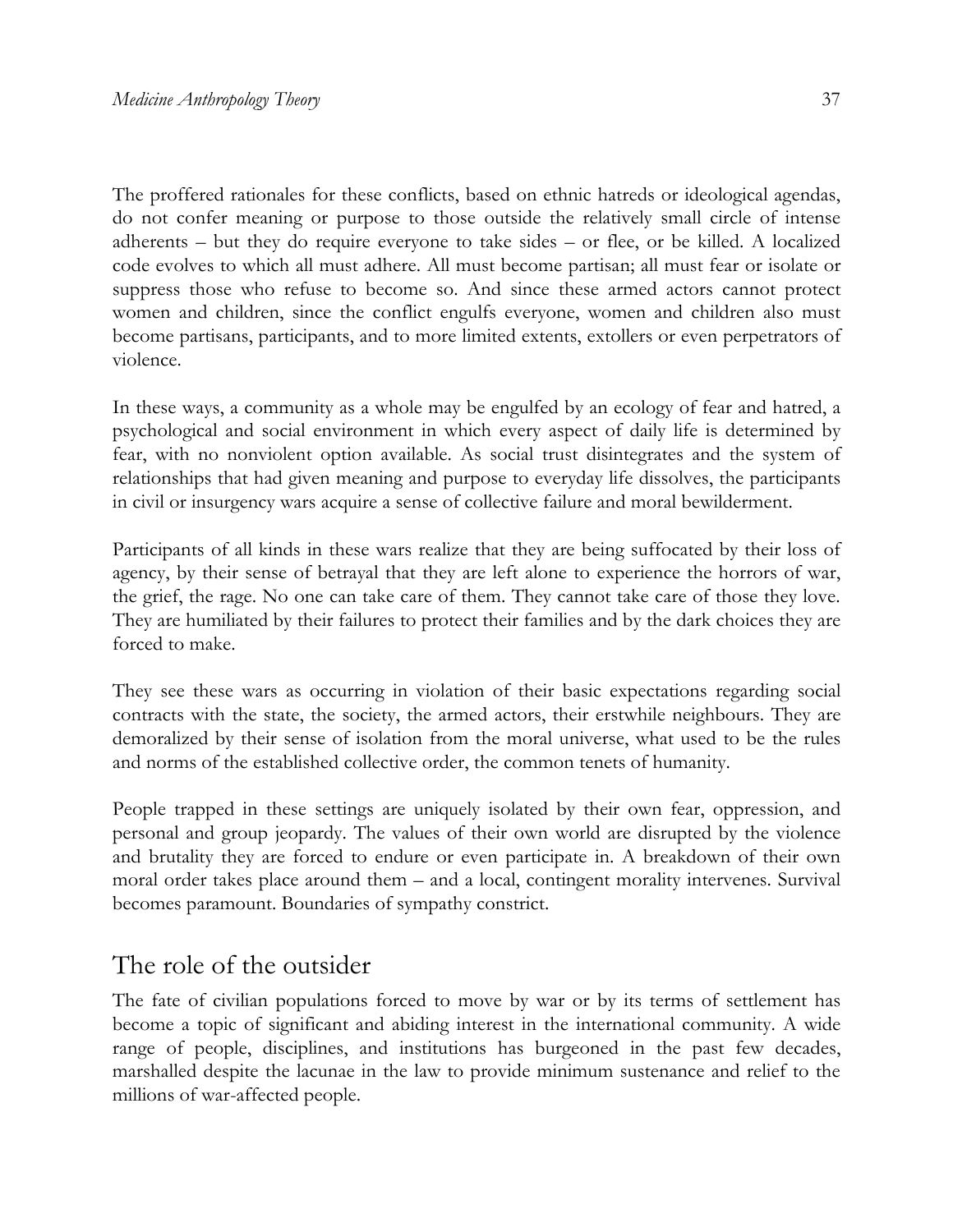The route I have travelled is informed by my training in clinical medicine and public health, my engagement with disaster response, and my experience investigating violations of human rights in settings of conflict and oppression.

A common theme emerges from these ways of looking at the world. Despite the infinite diversity in how humans experience suffering and struggle to survive, conflict-based assaults on their well-being can be generally catalogued, and their behaviour in the face of these assaults can be largely described. Physicians are taught to think in terms of syndromes, associations, and biological mechanisms. Public health is organized by the methods of epidemiology and biostatistics, a search for patterns and probabilities across a vast array of data points. Disasters throughout the world can be modelled and predicted as functions of risks and vulnerabilities, resilience and coping strategies. Violations of human rights in situations of chronic or acute oppression, or in outright conflict, have appreciable impacts on individuals and groups and cause or force them to react in discernible ways.

In other words, the external world of human suffering, adaptation, and survival is not unknowable or outside the scope of descriptive and analytic understanding. It is from that vantage point and with this background that I would make three main points about the role of the humanitarian community in these terrible wars of our times.

1) The humanitarian enterprise is still necessary though deeply flawed.

This enterprise is continually laced with fallibility and error; always very dependent on individuals; always weak in systems and accountability; always hampered by a lack of political sophistication, historical knowledge, and cultural understanding; weakened by a lack of reflection and consolidation of what has been learned; very slow to embrace the concepts of best practices and evidence-based assessments; always undermined by lack of consistent training and mentorship; and terrible at holding on to its best and its brightest participants.

Yet this enterprise remains absolutely essential because of the immediate help it can deliver to those in reach. Much more can be said on this point. It is also essential in that the people who enter the conflict zones, often at some risk, are there to bear witness as well as ease the suffering of others. This action is of unparalleled significance to the polity living in safety far away – because without their own youth and a few seasoned veterans from the zone of stability getting so involved in these areas of death and entrapment, very little would be known about what is happening on their watch to so many people elsewhere.

2) Human rights investigators, relief workers, and all those who deal with the war trauma of individuals and populations provide an external eye to the moral order that has been crushed for those who survive in these conflicts. This activity is potentially of great significance to